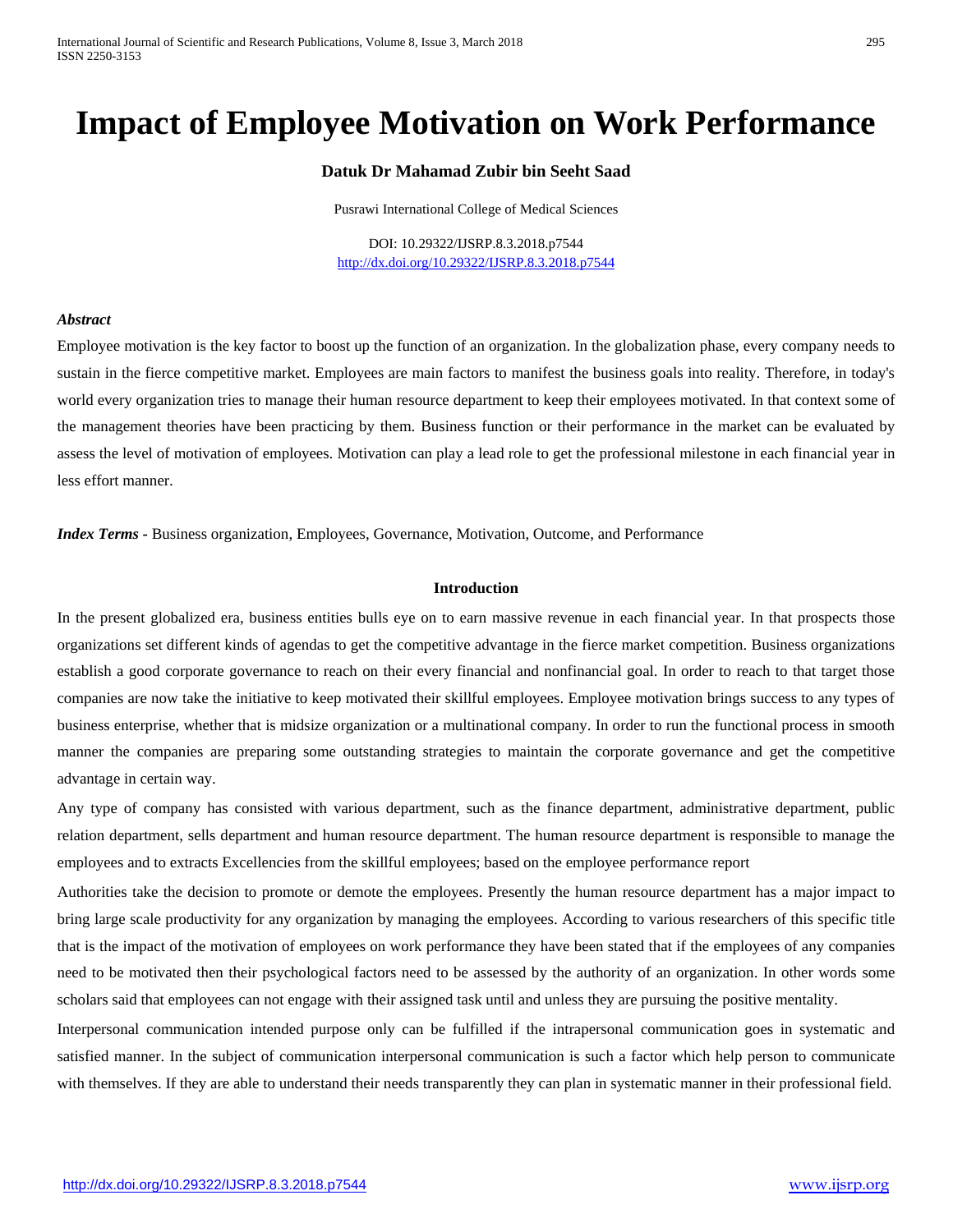International Journal of Scientific and Research Publications, Volume 8, Issue 3, March 2018 296 ISSN 2250-3153

This paper highlight over the different factors associated with the employee motivation process. In many companies there have been assigned some trainers and personality developer to motivate the employees but all those factors are willing to enhance the capacity of the employees not to motivate the employees from their inner perspective indeed. If worker do understand about the importance of the work and the professionalism then they automatically will be involved to their assigned work. The aim of this paper is to find out the effectiveness of the motivated employees for any business organization.

## **Research objectives**

Research objectives make outline for the research work. In what way the research should be preceding that could be done by determining the objectives of any research work. The research objective of this paper is analyze the importance of the employee motivation for bring the large scale productivity in an organization. Whether the overall business performance depends over the employee motivation or depends on other factors will be analyzed and this is the objective of this research paper.

### **Hypothesis**

Hypothesis assist a researcher to make assumption before proceed with the research elaboration. Based on the research hypothesis, the structure of the research work can be done. In that context the hypothesis of this paper are mentioned below:

**H1**: Motivation of employees plays the dominant role over the business performance of an organization

**H0:** Employee motivation is only a sub part for bringing the large number of productivity

The above mentioned hypothesis can be asses by the researcher to maintain the objective of the research and to fulfill the objective of the study.

## **Research Elaboration**

Internal factors for employee motivation:

Employee retention and the employee motivation depend on each other. Efficient and proficient employees can be retained by default if they are motivated, without the motivation factor the results of the function would not be so encouraging. Thus at present many companies have been tried to manifest many process to inspire their employees through the human resource department. Moreover, if an organization tried to influence their worker in positive manner then they should assess the psychological factors of staffs. Intrinsic reward system keep motivate the employees in positive manner. The main perspective to give reward to the efficient employees is to manage a good operation and to build a higher brand value among the potential customers. Employee motivation not only helps an organization to earn the good amount of profit but also this can help the business entities to management their corporate governance system in systematic way. Corporate governance system is the set of rules and regulation applicable for all staffs manifested by the authority of an organization. Corporate governance is the system for the companies to reach over the stated goal within a specific time period and how the entire work functions can be done is also mentioned in this set of rules and regulation. In this context the corporate governance system can be followed properly if the human resource department plays an important role to keep motivate their employee based on their psychological perspective. Sometime in the corporate governance system the ethics of the employees also be mentioned because the corporate responsibility of an organization is based over the brand value acquired by the each and every business organization. Employee motivation is the key factor in this context. Employee motivation depends on the various factors of business entities. This is not the dependent variable of a company. These factors have been associated with many sub factors linked up with the organizational function. The sub factors related with the organizational function that have importance over the employee motivation are the financial and non financial aspects of the organization. In other words it can be stated that if the organization is much strengthen with the financial resource then they can offer more lucrative offers to their staffs and have been able to provide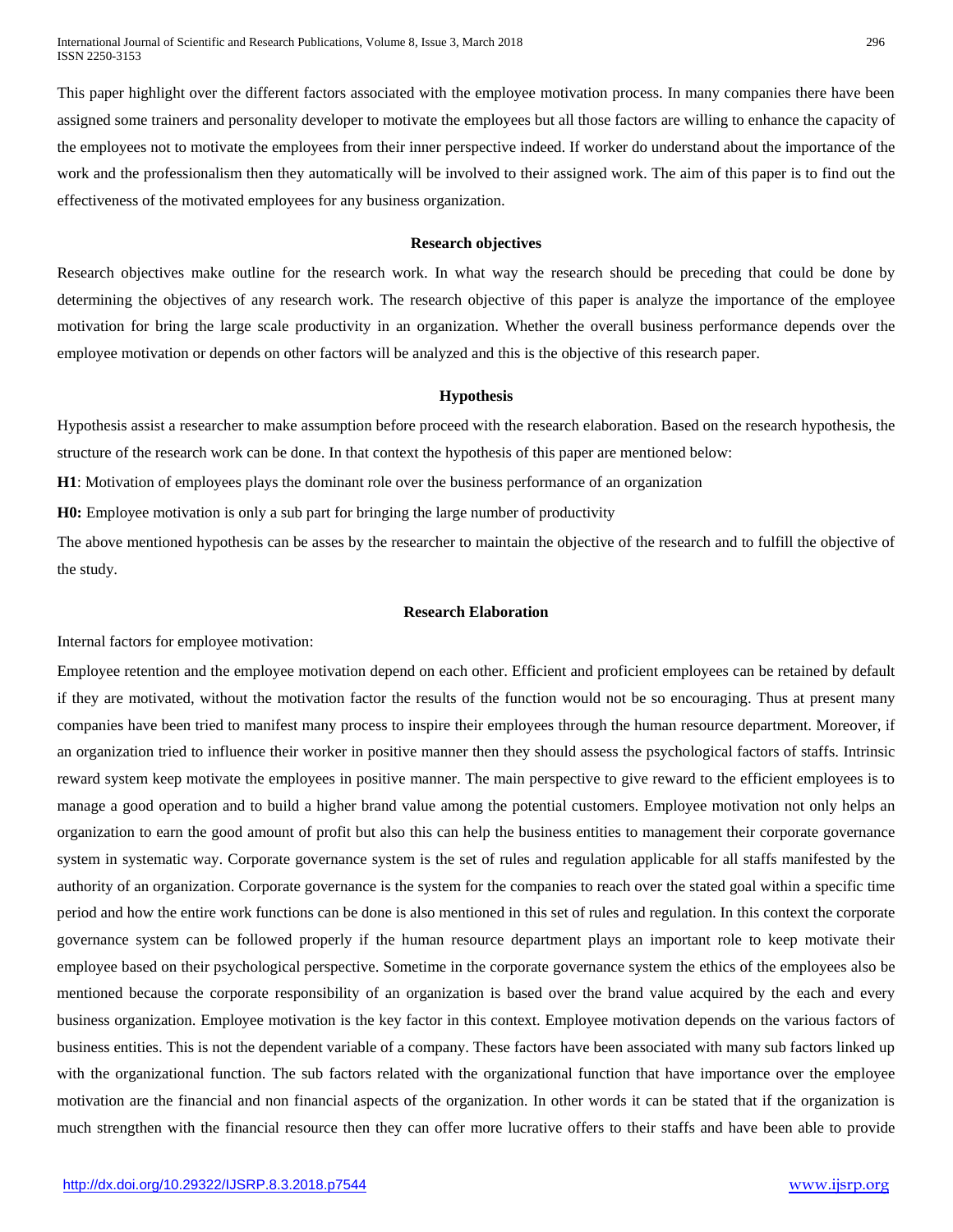#### International Journal of Scientific and Research Publications, Volume 8, Issue 3, March 2018 297 ISSN 2250-3153

more facilities to their employees, but if that is so then it was hard to maintain that employee satisfaction cost. The other factors which have direct impact over the employee motivation are the administrative functions. The administrative system or the corporate governance is the system that can help the employee to understand about the equal opportunities avail by the all employees. In general words if the authority or the administrative system have been consider the employee in unequal basic then it creates dissatisfaction among them and as a results the business performance became downwards. The level of performance of the employees are dependent on the other factors as well, such as work pressure and the technique of the work of the team leaders are directly involve to uplift the psychology of the team member. In this context it can be stated that, if a specific goals have been assigned to a specific team then the members of the team will be lead by the team leaders. The role of the team leader depends on his or her mentality and based on that he or she would be succeed to manage the team members functions. The action of the team members depends over the instruction of the team leaders. Whether the work agenda would be fulfill by the authoritative manner or in democratic manner. As per the previous studies done by the renowned researchers and scholars, the employees or the team members are generally motivated by the democratic style of leadership, where their voice also are empowered in the decision making policy for a company (Goleman, 2017).

Along with that the intrinsic reward system directly shows about the concern for the employees, According to Rafique *et al.* (2014), Intrinsic reward is an important factor for the employee motivation. Relationship among the appreciation, recognition and performance are directly proportional with the employees' motivation factors. In the distinct relationship among the appreciation and recognition majorly affects the overall performance of a business organization (Chapman and White, 2011). In other words when the appreciation is practically done by recognizing the effort done by the workers then it is benefited the organization in both perspectives such as by inspiring the employees and to set the business agendas for their corporate governance system. In any organization there are many factors which can lead the employees to obtain the Excellencies from their work agendas. This state or condition can be experienced when the staff of a company is enough motivated to do their work. In that context the focus of the study can be supported by the Maslow's hierarchy of needs theory and by the Douglas McGregor's X and Y theory of management. Another area which may influence the employee motivation is the work environment. Working place environment are the factors which derives any employee to obtain his or her goal required for the business Excellencies. If the employees are maintain a healthy relationship among them then the level of competency has decreased and they get support in their working agendas, in larger perspective those process of cooperation is beneficial for the organization development. Development will not occur only in economic perspective but also in perspective of the employee non-financial factors such as employee relation and loyalty for the work. The performance of the employees depends over this above mentioned internal factor. Although the world's has been changing rapidly and the aspect of the requirement of the service users is also get modified day by day. Therefore, it can be effortlessly assumed that the pattern of the employee management by the human resource department also changed its aspect (Cascio, 2018). Therefore the process of setting the agendas for the employees' motivation by the human resource department also need to be changed based on the working procedures of the organization in this globalized era. In present technological era it has become difficult for the business companies to manifest the anti-globalization in order to sustain the employees. The retention of the employees depends over the level of motivation they get from their workplace. Interpersonal communication is the main area for the employee motivation. In very simple word the difference between the employee performances vary over their psychology. The inner and outer world or the circumstances creates the difference among the employees. The opinion of the researchers of the psychological ground depicts about the fact that when an employee is not much engaged in their professional filled with a delightful mentality then both in personal and professional domain he or she may not devote themselves entirely (Korschun et al. 2014). Both it can create difficulties for their every personal and professional aspect. In order to motivate the employees the companies have been arranging different personality development training which not just only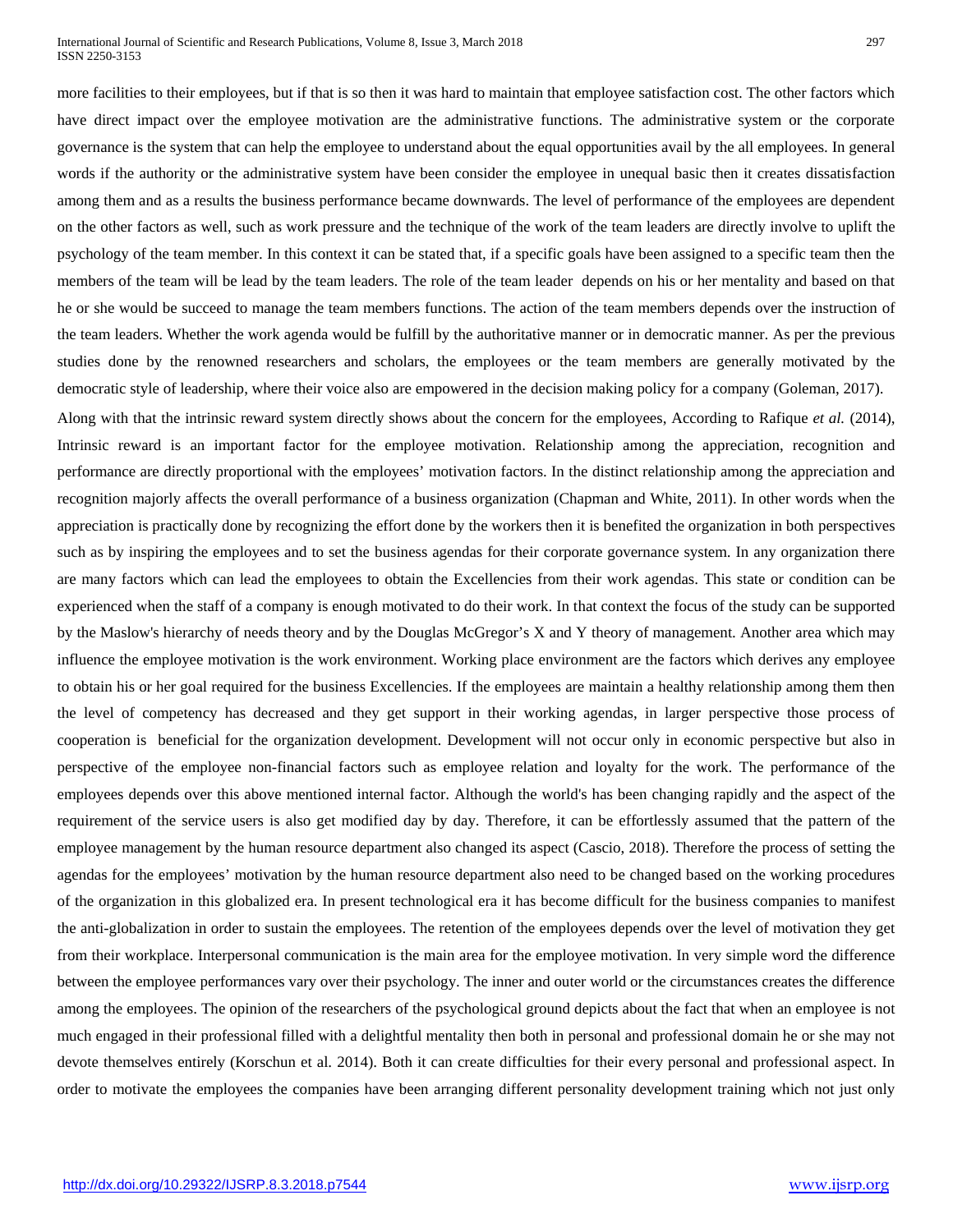limited for bringing the benefit for the organization but also develop the whole person as a human being. The specialized team is aiming to set a positive mind set among themselves among every opportunity and in every occurred challenge in their lives.

## External factors for employee motivation:

Along with the internal factors for the employees motivation there also have some external factors for the employee motivation. Thos external factors are circumstances and the level of competition. In detail it can be stated that the mindset of the employees depends over the circumstances from where they are belonging. In that order the companies have been tried to satisfy the employees by take necessary action to manage their personal problems, like giving financial support to the family members during the illness in an particular hospitals where the staff would be able to get the medical treatment assistant( Lazaroiu, 2015). These factors can retain an employee with their loyalty towards their office and exchange a healthy relationship among all the workers and the authority.

Another factor is the level of competition. The market conditions the competition among the workers force the employee to experience extra pressure for competition any task. Moreover, the human resource department in that context arranges meetings and workshops, where the skillful employees who have been able to perform their job role in excessive work pressure will be rewarded. This strategy can boost up the level of confidence of the employees. Positive mindset of the employees is not just rewarding for the organization but also boost up the personal skills of the employees which can pays them pertained with their personal skills for future purpose.

### **Literatures review**

In the previous journals of this specific topic, there the different aspect of the employee motivation aspect have discussed in rational way. Among the other studies the most highlighted area, which get the attention of the academics and the other researcher of this specific title are the motivation factors to employees and performance level of an organization by the motivated employees.

# Motivation factors to employees

As per the previous study done by the renowned researchers, an organization consisted with many factors that can directly the impact the level of motivation of the employees. The employee are belongs from different cultural background there according to the author Osgood's model, where he shed light over the circumstances. As per the opinion of the Osgood circumstances plays the dominant role to create the structure of mentality of a person (Osgood, 1966). Thinking pattern and the action of a person depends over that circumstances, therefore it is natural to become concern over the circumstances of an employee to gain the positive results from their business function. Other factors that can be directly linked up with the aspiration of the staff is inter- departmental collaboration. To understand this point we need to know about the facts of a company there are various kinds of department which a need to be constructed during their operation management and in each department there have been assigned many employees. Nevertheless there have no collaboration among those departments then it will create the challenges for the organization to achieve the business goal in effortless manner. Therefore as a results those employees also became de-motivated and frightened about their job security, but if their persist harmony among every departments then it will create the opportunity for true employees to know their working procedure in systematic way and healthy relationship among the staffs always bring positive outcome for the entire organization and in perspective of the employee then they can become motivated to to complete their work.

# Performance level of motivated employees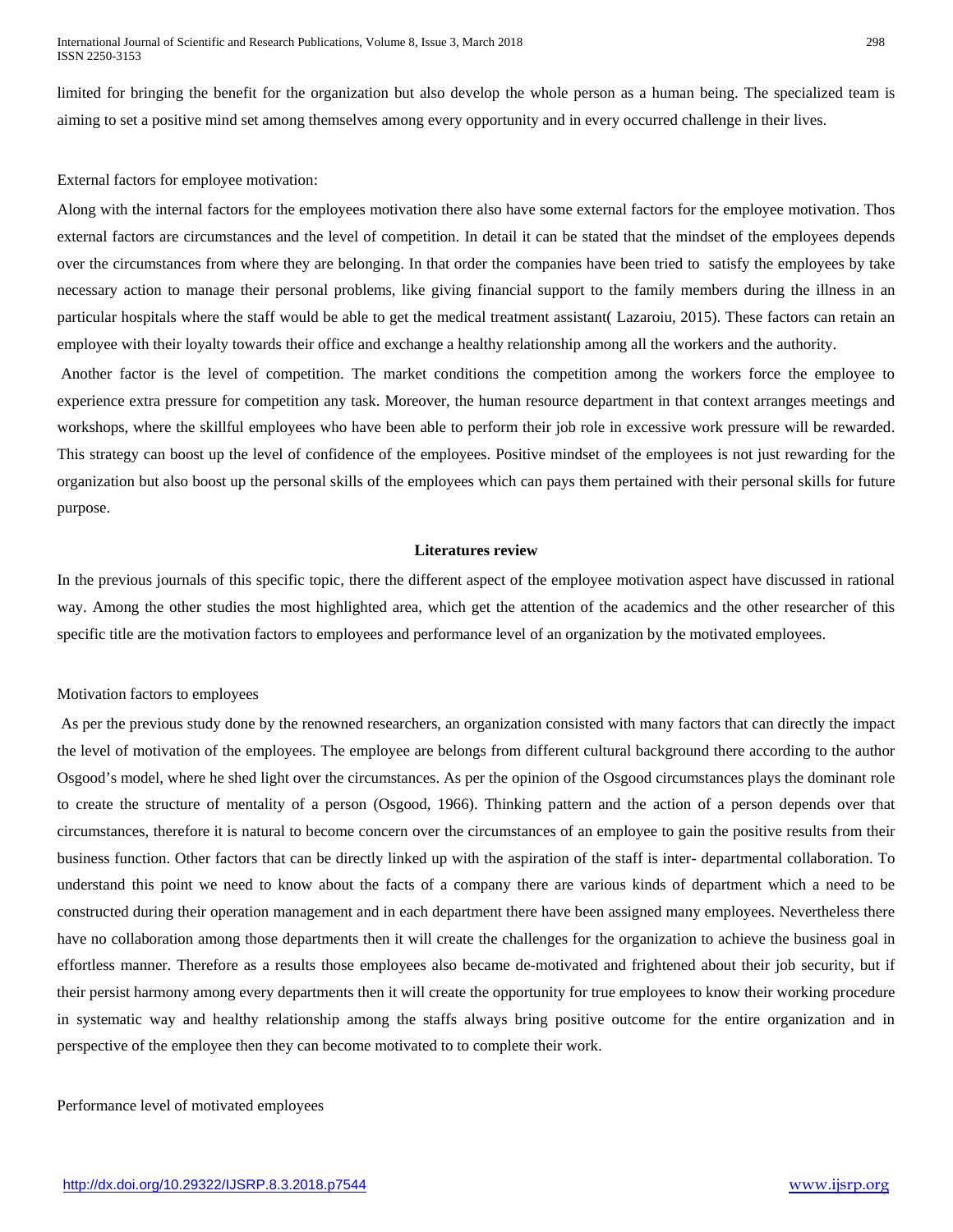Performance level of the employees can be understood during the assessment of each financial year. Motivated employees are always beneficial for the business organization in order to increase the production level and to boost up the frequency of the manufacturing, by maximizing the agendas in comparison to the previous works agenda. Performance level of the motivated employees can assist the business organization to get the competitive advantage. Motivated employees manage their working procedures in that manner by how companies can extravagantly get the advantage form perfect competitive arena.

## **Theories used for the employee motivation for improving business operation**

Motivational factor for the employees to improve the business operation can be supported by some important theories of management field; those theories are the Abraham Maslow's Hierarchy of Needs theory, Herzberg's Two-factor theory, Expectancy theory and McGregor's X and Y theory.

**Maslow's Hierarchy of Needs:** Psychologist Abraham Maslow portrayed that in order to jump on the next level of psychological development, a person needs to satisfy himself or herself in all perspective, from where at present they existing, The characteristics of human life became satisfied when they can avail the psychological, safety, love, esteem and self -actualization process in their life span. Many organizations followed this theory to keep motivated their employees.



# **Diagram of Maslow's Hierarchy of Needs**

(Source: Anderson, 2014)

**Expectancy theory:** The expectancy theory proposes that employees' behavior depends over the outcome the action. It suggests the aspects that when employees want hike in their salary increment they start working in longer hours. In this theory there have three main factors that are the expectancy, instrumentality and valence. In a workplace this theory can be executed by the authority, by giving reward to the employees for their good performance.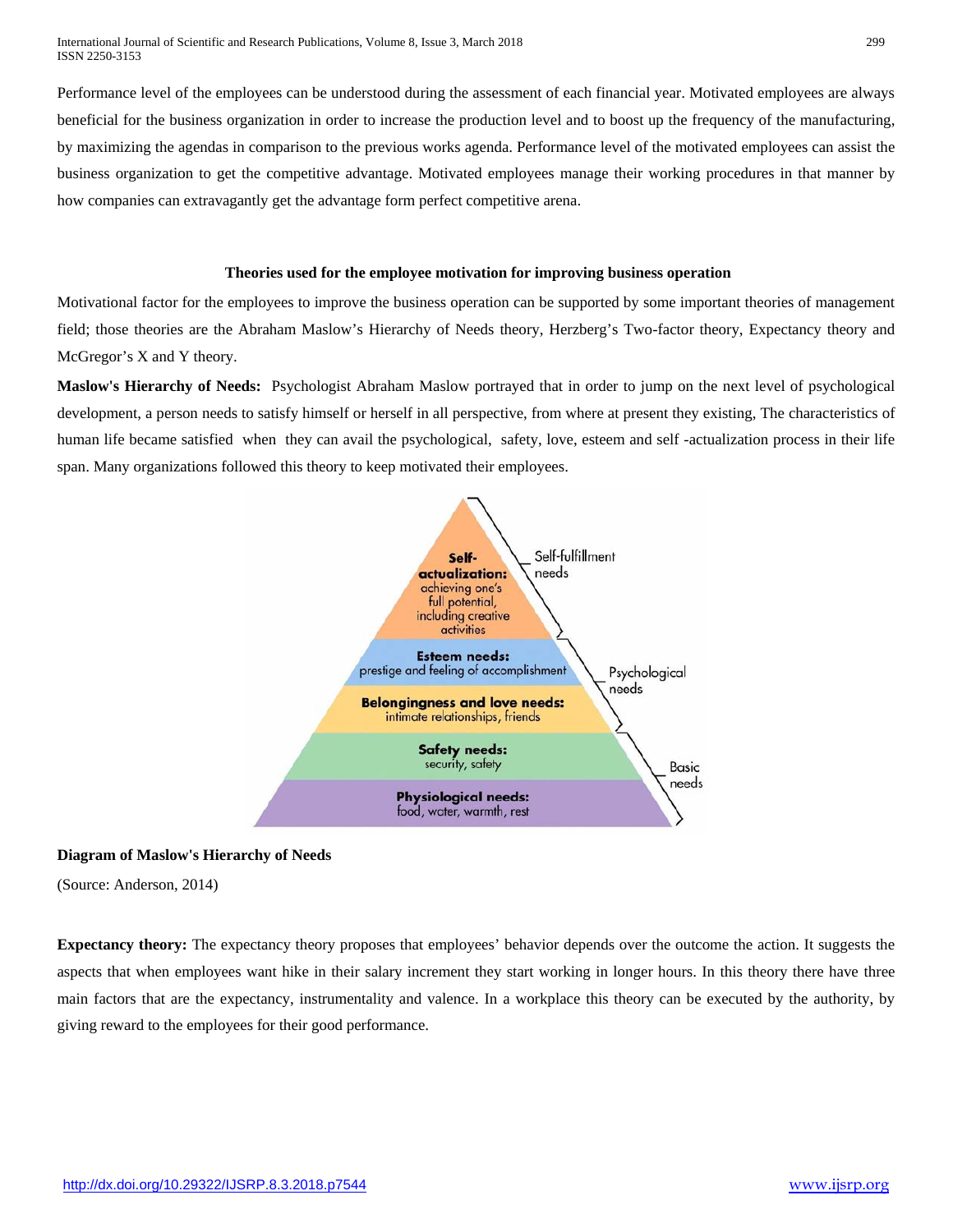International Journal of Scientific and Research Publications, Volume 8, Issue 3, March 2018 300 ISSN 2250-3153



# **Diagram of Expectancy theory**

(Source: Purvis *et al.* 2015)

# **Herzberg two factor theory:**

- **a) Motivator factors:** The factors such like salary increment, good working environment motivate workers.
- b) **Hygiene factors:** Those factors which can de-motivate the employees, such as company policies, salary deduction, Unhealthy relationship with managers and coworkers.



## **Diagrams of Herzberg two factor theory**

Source: Alshmemri *et al.*2017

## **Research Methodology**

**Data source:** In order to carry out the research, some important data need to accumulate from authentic source of information.

**Primary data** and secondary data can be gained by arranging the survey of the employees of private companies and have taken interview of the managers or to the chairperson of a organization.

**Secondary data** can be gathered by assessing various kinds of books and journals over the topic of employee motivation from internet.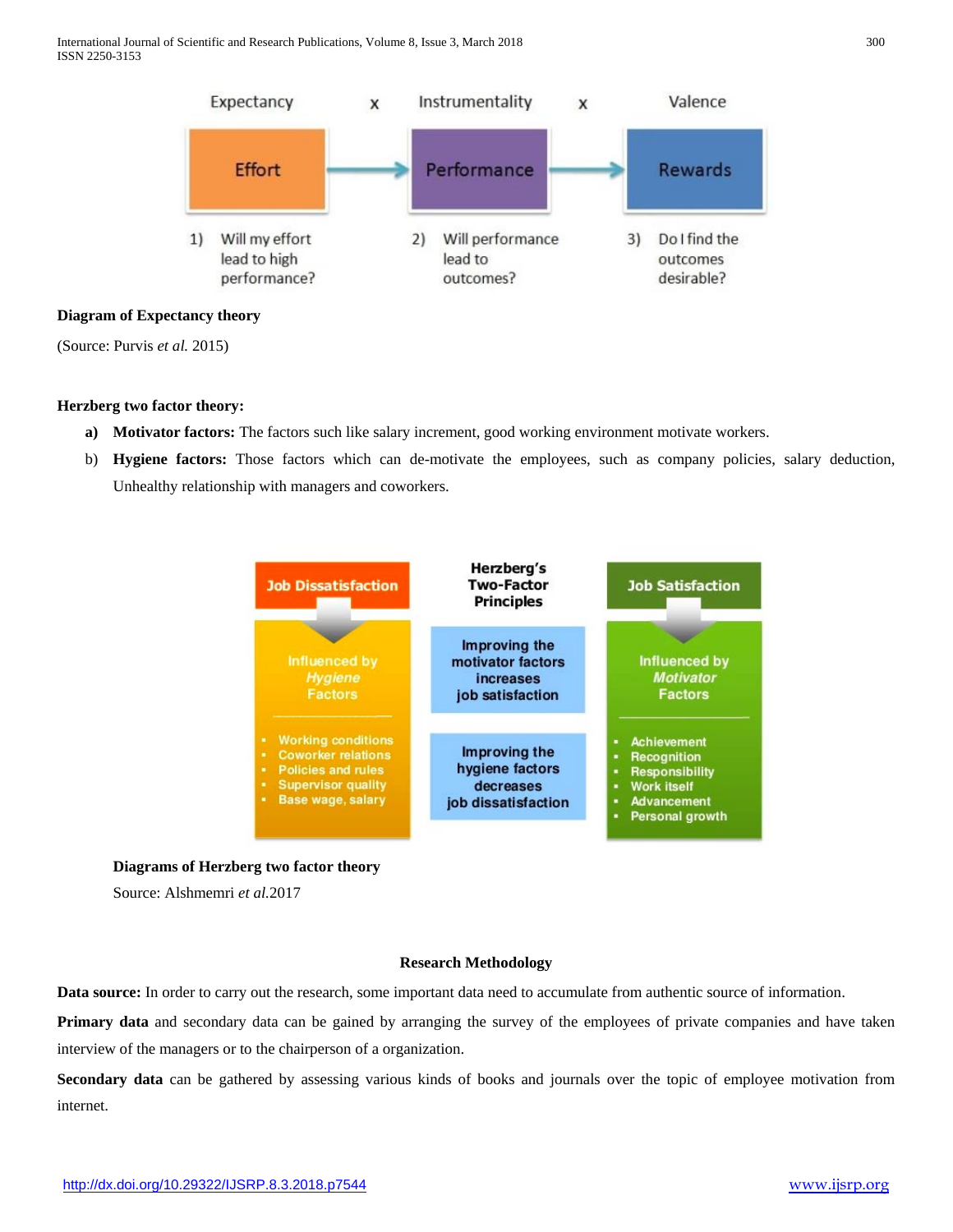International Journal of Scientific and Research Publications, Volume 8, Issue 3, March 2018 301 ISSN 2250-3153

# **Data analysis and Discussion**

# Quantitative analysis

The analysis has been done over the accumulated data collected from the primary source of information; sample size of the survey is 50 respondents.

# **Survey Questions and Answers**

*1. How long you have been working in your present organization?*

| Options   | Responses | Total<br>Number<br>respondents | of Percentage |
|-----------|-----------|--------------------------------|---------------|
| 6 month   | 5         | 50                             | 10%           |
| 1 year    | 15        | 50                             | 30%           |
| 2 years   | 10        | 50                             | 20%           |
| 2-5 years | $20\,$    | 50                             | 40%           |
|           |           |                                |               |





| <i>Option</i>  | Response | Total<br>Number<br>respondents | of Percentage |
|----------------|----------|--------------------------------|---------------|
| Yes            | 30       | 50                             | 60%           |
| N <sub>O</sub> | 20       | 50                             | 40%           |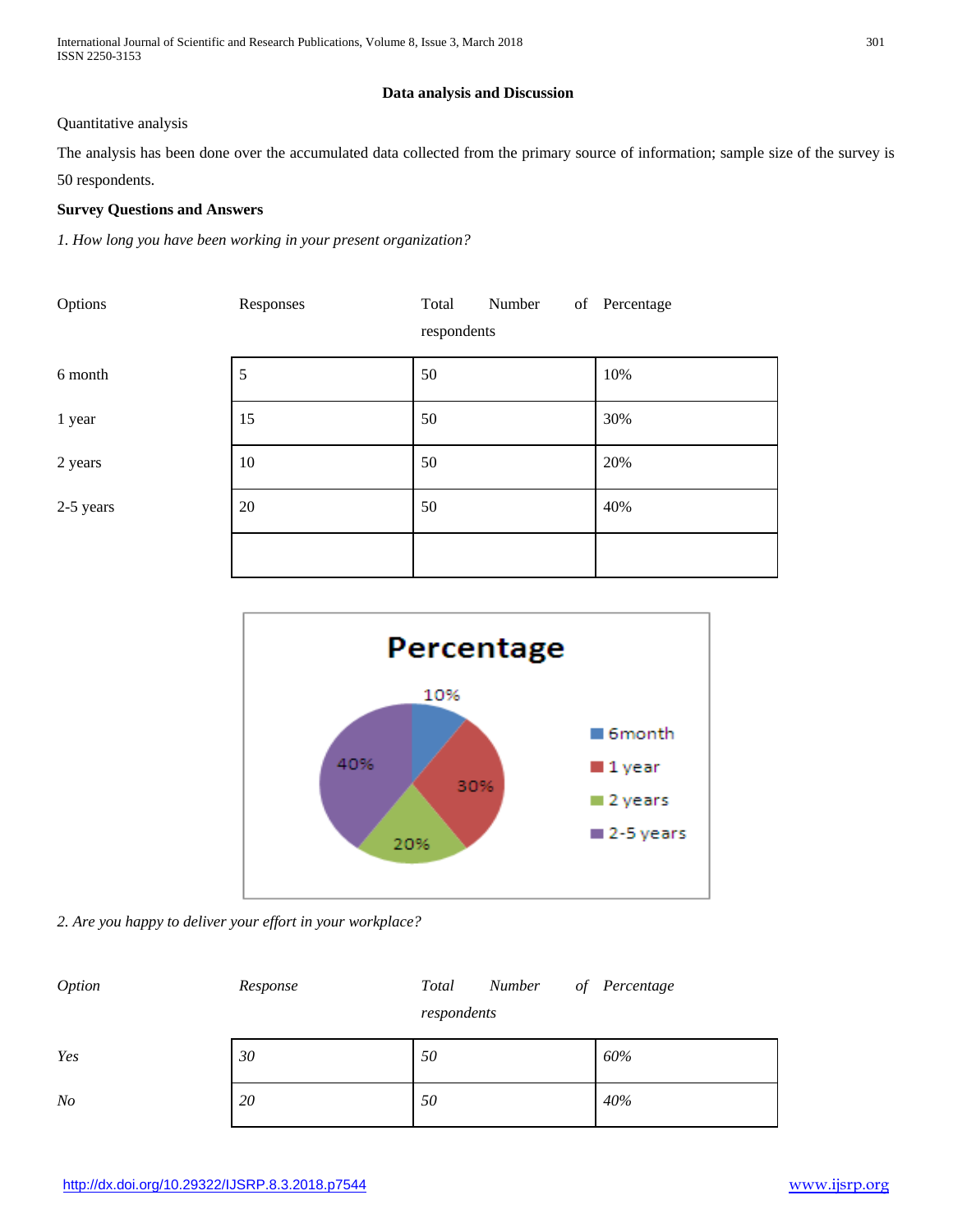

*3. If your employer is in crisis situation, will you take the initiative to help them out, before asked by them?*



*4. Your like to be absent frequently for your work?*

| <i>Option</i> | Response | Total       | Number of Percentage |  |
|---------------|----------|-------------|----------------------|--|
|               |          | respondents |                      |  |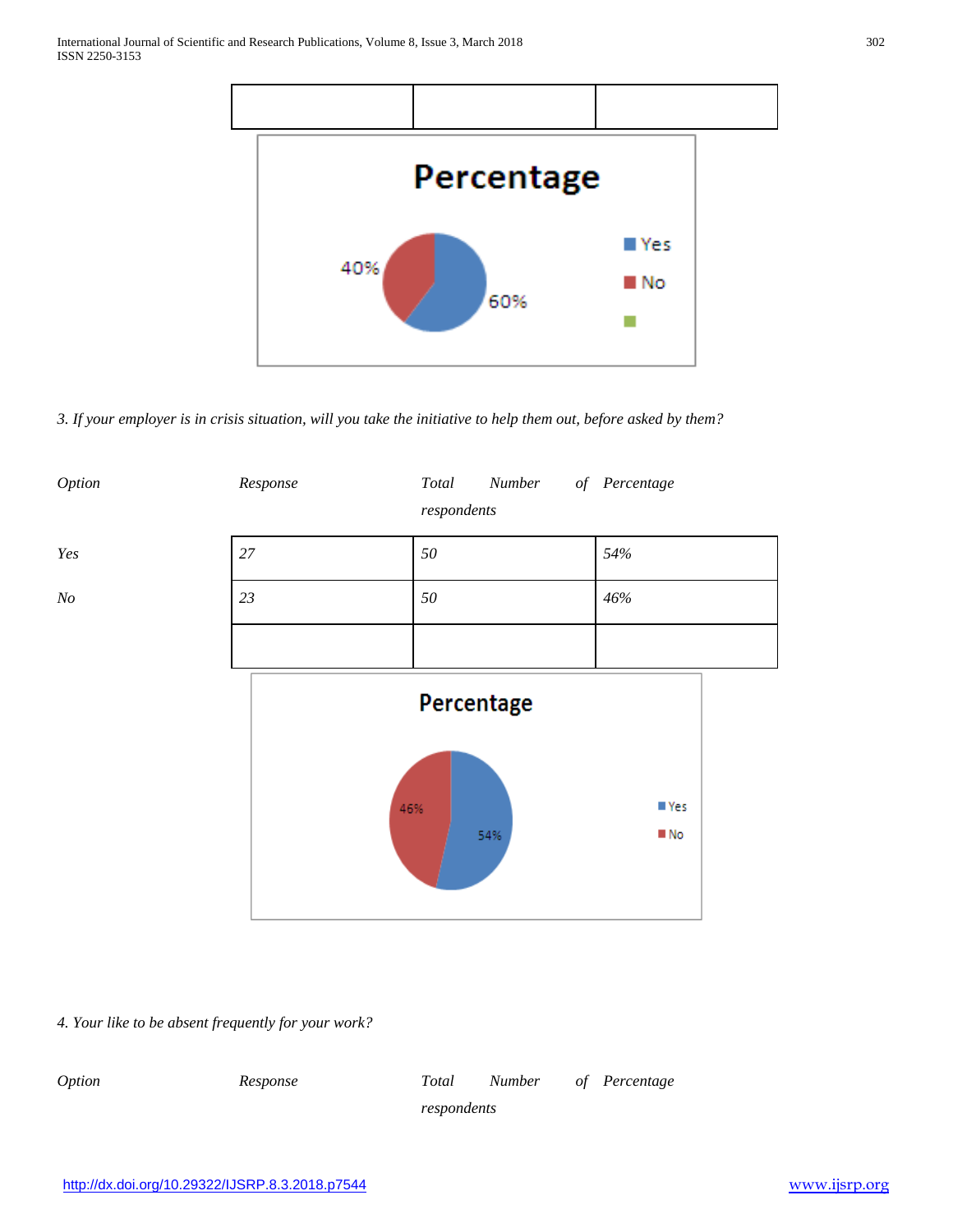International Journal of Scientific and Research Publications, Volume 8, Issue 3, March 2018 303 ISSN 2250-3153

| Yes   | 5  | 50     | 10% |
|-------|----|--------|-----|
| $N_O$ | 23 | $50\,$ | 46% |
|       |    |        |     |
|       |    |        |     |
|       |    |        |     |



*5. You would like to help your colleagues by professional assistance?*

| Option | Response | Number<br>Total<br>respondents | of Percentage |
|--------|----------|--------------------------------|---------------|
| Yes    | 35       | 50                             | 70%           |
| No     | 15       | 50                             | 30%           |
|        |          |                                |               |
|        |          |                                |               |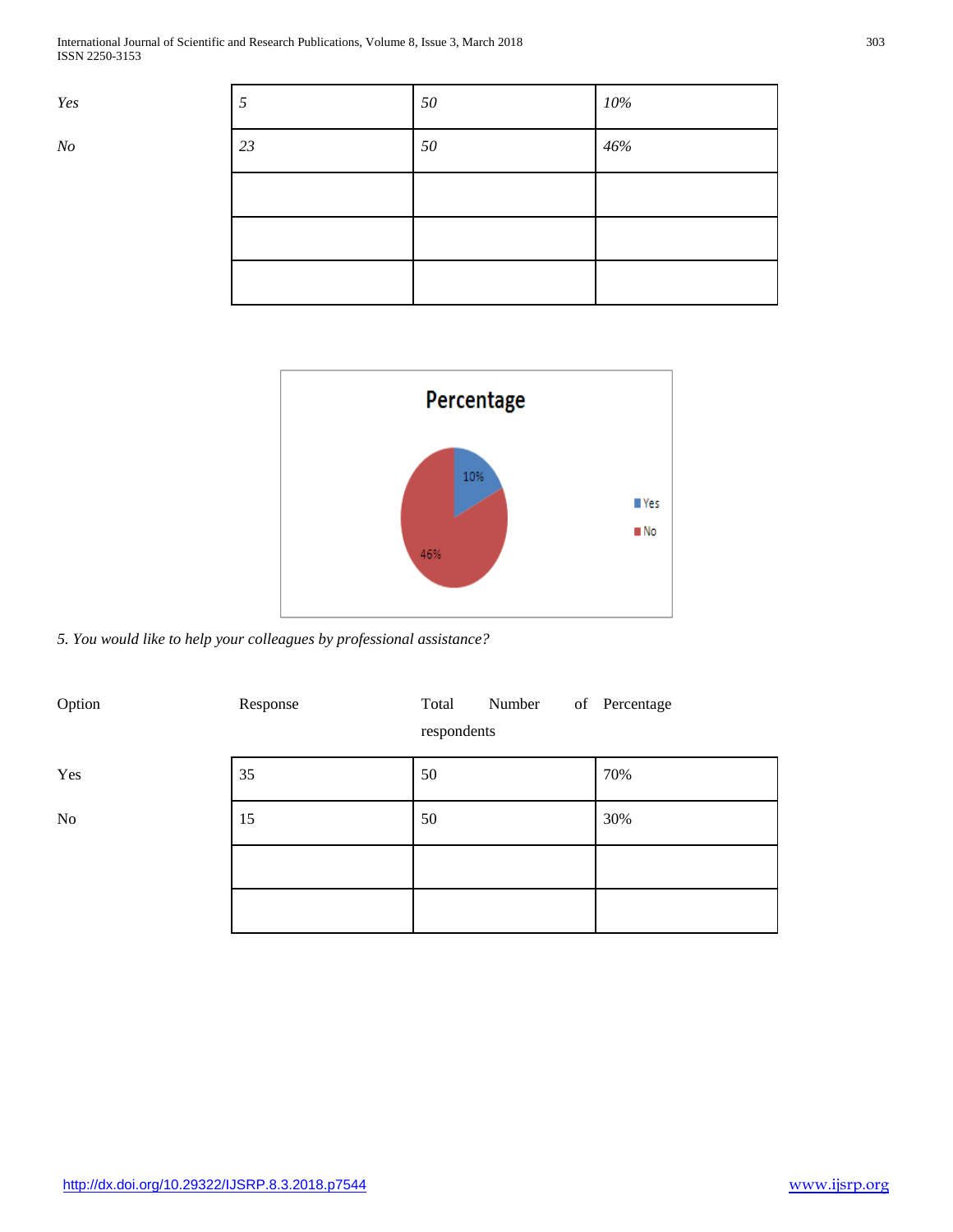

*6. Do you agree that corporate governance system oppressive for the employees?*

| <b>Options</b>  | Responses      | <b>Number</b><br>Total<br>of<br>respondents | Percentage |
|-----------------|----------------|---------------------------------------------|------------|
| Agree           | 20             | 50                                          | 40%        |
| Strongly agree  | $\overline{4}$ | 50                                          | $8\%$      |
| Moderately      | 15             | 50                                          | 30%        |
| <b>Disagree</b> | 11             | 50                                          | 22%        |
|                 |                |                                             |            |



Qualitative analysis: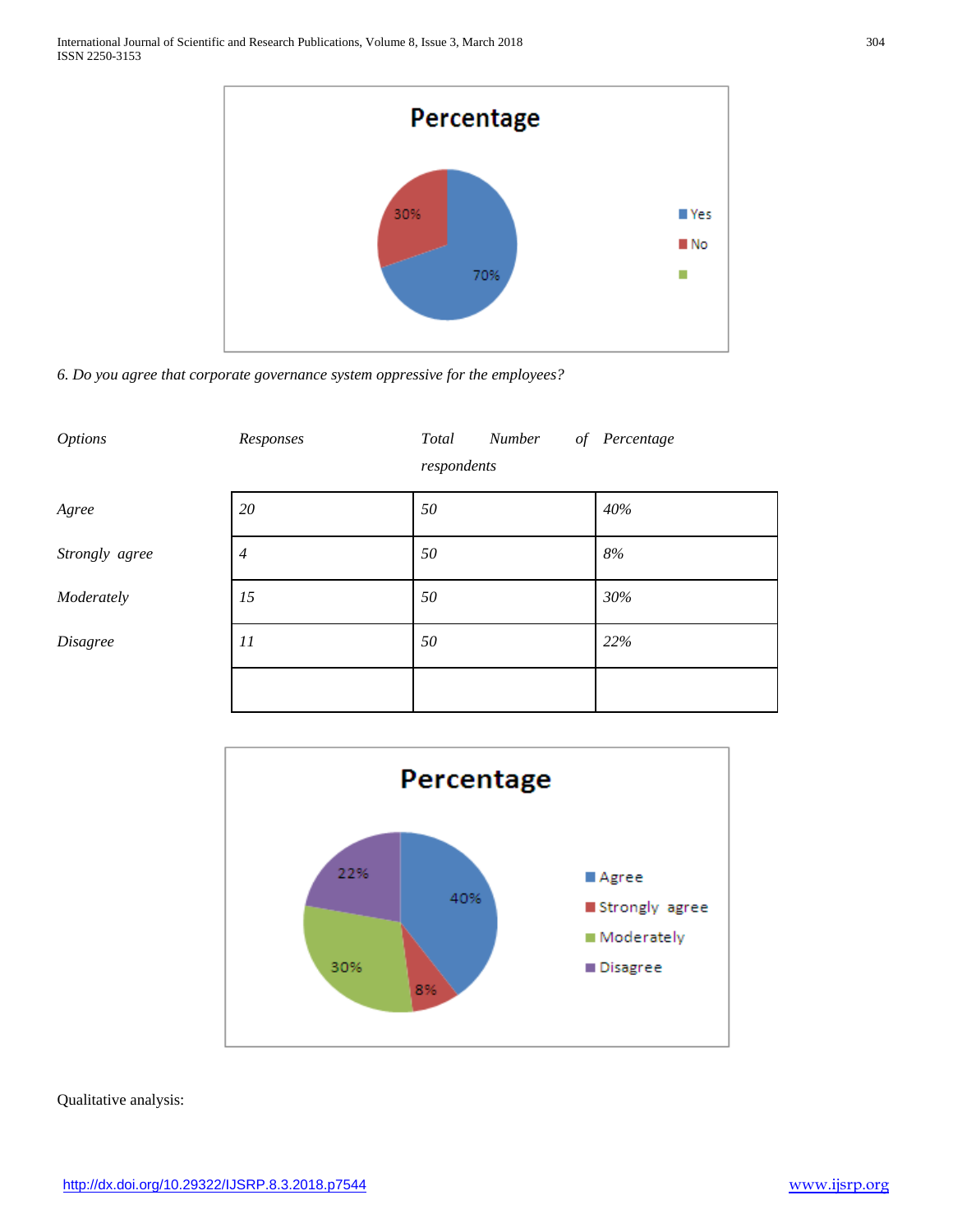Based on the answers of the interview of the manager of XYZ Company, now a days the employees are now demanding for more facilities but the productivity also increasing rapidly in comparison to the previous years financial year results. The actually get the benefit in the context of gain competition and to retain their proficient employees for as long take after motivated them. As per his opinion motivated staffs can boost up the level of productivity.

#### **Results or findings of the research work**

After doing the entire study it can be understood that the employee motivation is not only an emerging factors in today's world but also it has some importance over the past years as well. In today's world where we find multinational companies with great brand value, behind of that the employee motivation existed performed by those organization. The above-mentioned study would depicts the fact that, employees generally want to work in their workplace with motivation and loyalty therefore the negative question of survey paper have less respondents.Along with that the interviewers also said that they get the enhancement in both financial and nonfinancial sectors after taking the initiative to keep motivating their worker.

## **Limitation of the research works**

Conduction of research work is always accompanied by certain limitations that at certain point restrict the conduction of an in-depth evaluation of the concerned topic. However in concern to the research study on the impact of employee motivation on the work performance there were a few factors that developed as a limiting factor for the concerned researcher. With the execution of the study on the related topic the researchers could analyze that time and money were the two major factors that developed as a major challenge for the concerned researcher of the study. 9it was due to the limited time and small budget that restricted the researcher to lead the said research work to an upgraded version. In addition to this the ethical considerations were also another factor that enforced the researcher to limit the concerned research study. The researcher as had selected the secondary research method for the date collection process. Therefore this required authorization from the respective authorities which requires an ample of time. In addition to this the data collection and evaluation required a lump sum amount. This impelled the researcher to execute the research study within a stipulated budgetary cost. It was a challenging situation for the researcher to collect data from the secondary sources that could not be easily accessible without the respective authorization. Moreover it was difficult for the researcher to attain the access about the diversifying views of a range of other researchers and scholars about the influential impact of employee motivation on the work performance of a firm**.**

## **Recommendations**

After the conduction of the specified research study it could be stated that it is pertinent for the employers of respective organizations to comprehend the significant importance of employee motivation and the level to which employee's commitment levels. Since, it is ultimately the employees of a firm that are responsible for the overall performance of an organization. The organization in the current scenario must undertake the initiatives that keep the employees of the firm, motivated so that they can deliver greater level commitment towards work. This would end up in increasing the work performance of not only the employees but also of the organization. Owing to the influential impact the motivation factor has on the employees the employers especially the human resource department of the organization must have an integrated approach towards nurturing the motivational levels of the employees. The employers of labor must know the diverse kind of strategies that could be used to influence their employee motivation standards to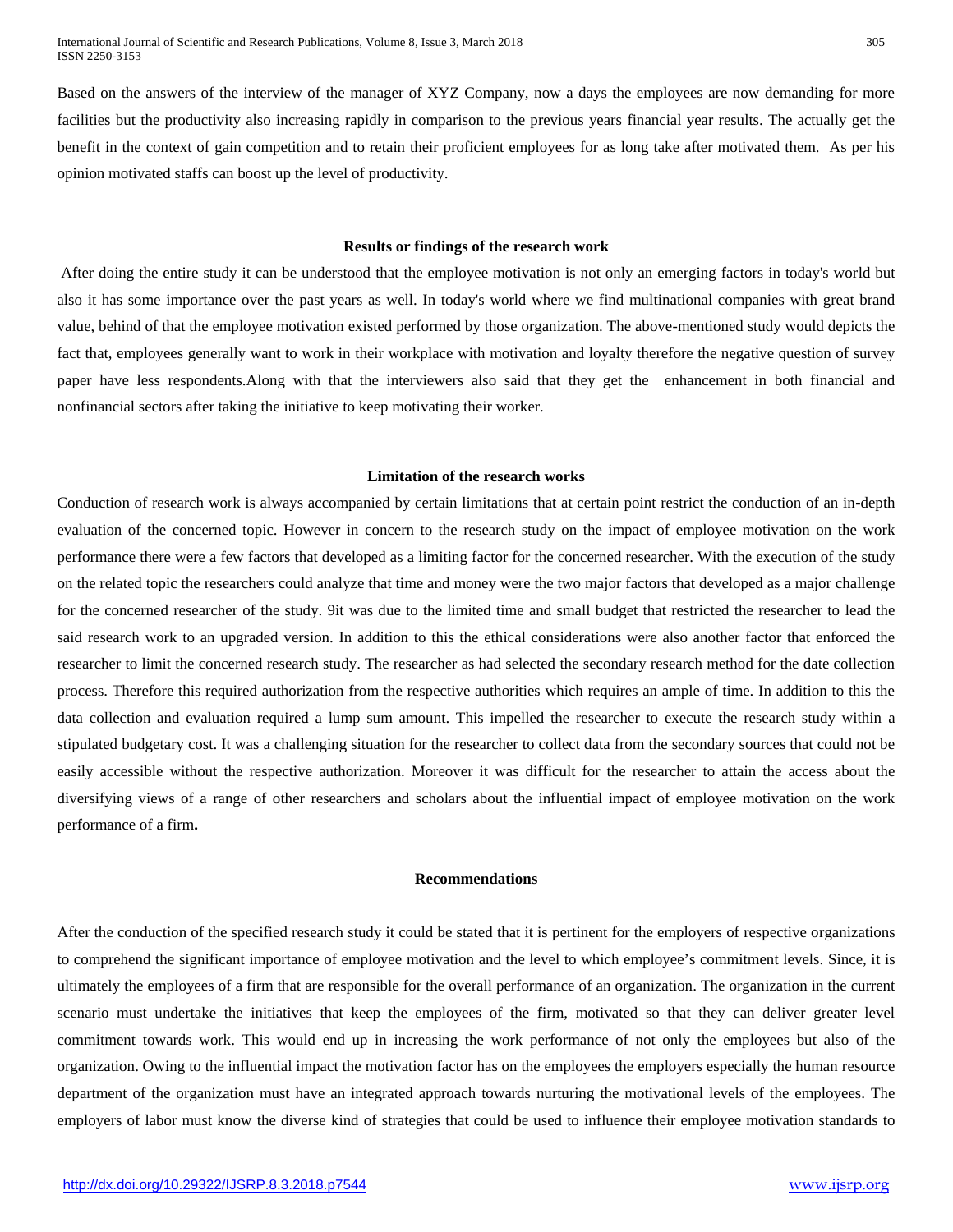perform well on a job. In more precise terms the relevance of the motivational factors depends not only upon the fact that meets up the needs of the employees but also on the fact that of the organization as well. The firm needs to assess the factors that have the ability to motivate an employee. With this assessment the organization would be able to develop a workplace culture in which the major motivational drivers are present (Raza *et al.* 2017. With the development of this type of workplace environment the organization would be able to retain a workforce that is both efficient and motivated and would acts as a competitive advantage for the company in the market.

#### **Summary of the research work**

The hypothesis which states that employee motivation plays a dominant role in the business performance of an organization was accepted. This invariably signifies that the right k8ind of motivation is given to the workers of a firm then it has a significant influence on the workers performances which in turn impacts the overall business performance. This is in line with the empirical studies stated in the above sections that illustrate that favorable motivational factors tend to produce higher performance from the organizational workers. The research study even depicts that a motivated employee tend to demonstrate heightened level of work performance that in evidently has a powerful impact on the business performance of the company. Research study's evaluation collaborates with research objectives of the study that illustrate the importance of motivation on the performance of a firm. The research findings illustrate that it is the low consideration made by the organization in the employee motivation segment that contribute to low morale., lack of commitment and low productivity. Therefore the executed research study illustrates that the employee motivation should be recognized by the organizational authorities as a primary organizational need to enhance its overall work performance. The secondary data collected in respect to the concerned topic investigates the major factors that act as motivational drivers for the employees. The research demonstrates that the effective use of strategies in respect to improving the motivational levels of the workers could help the company increases their overall production rate. However, only the existence of the motivational tools would not cause an improvement in the work performance. It must be suitable applied by understanding the needs of the employees motivational needs only then there could be positive response in terms of business performance. The findings of (Lee *et al*. 2013) supported the concerned research work because the first hypothesis aligned with the concerned factors that the value of employee motivation consistently influenced organizational performance. The findings also showed that the individual employee that received intrinsic rewards performed better than those that did not received the rewards. In this respect the study illustrated that performance related appraisals and rewards has a significant impact on the workers motivational level and the standards of work commitment. Another major significant indication that has been made by the researcher in this concerned study is representing the financial factors that act as a important factor in influencing the overall motivation levels of the workers. The organization that tends to offer lucrative offers to its staff tend to expect higher standards of work performance, in lieu to this financial resources the organization is not only able to improve the performance of its workers. Instated it has tried to enhance the overall performance level of its firm thoroughly keeping the financial aspect as the major motivational drivers for the employees

# **Conclusion**

As a conclusion it can be said that this paper will highlight over the shaded areas which need to be take into consideration by various organizations in order to enhance the business performance. In the phase of anti globalization era, a company can be effective to fulfill the desire of the employees. Which can assist the human resource department to understand about the various factors associated with the motivation factors of the workers. Then after doing the entire study it can be concluded that in positive and affirmative way it is a fact that the motivated employees can bring the desirable success for the various business organization to reach over the targeted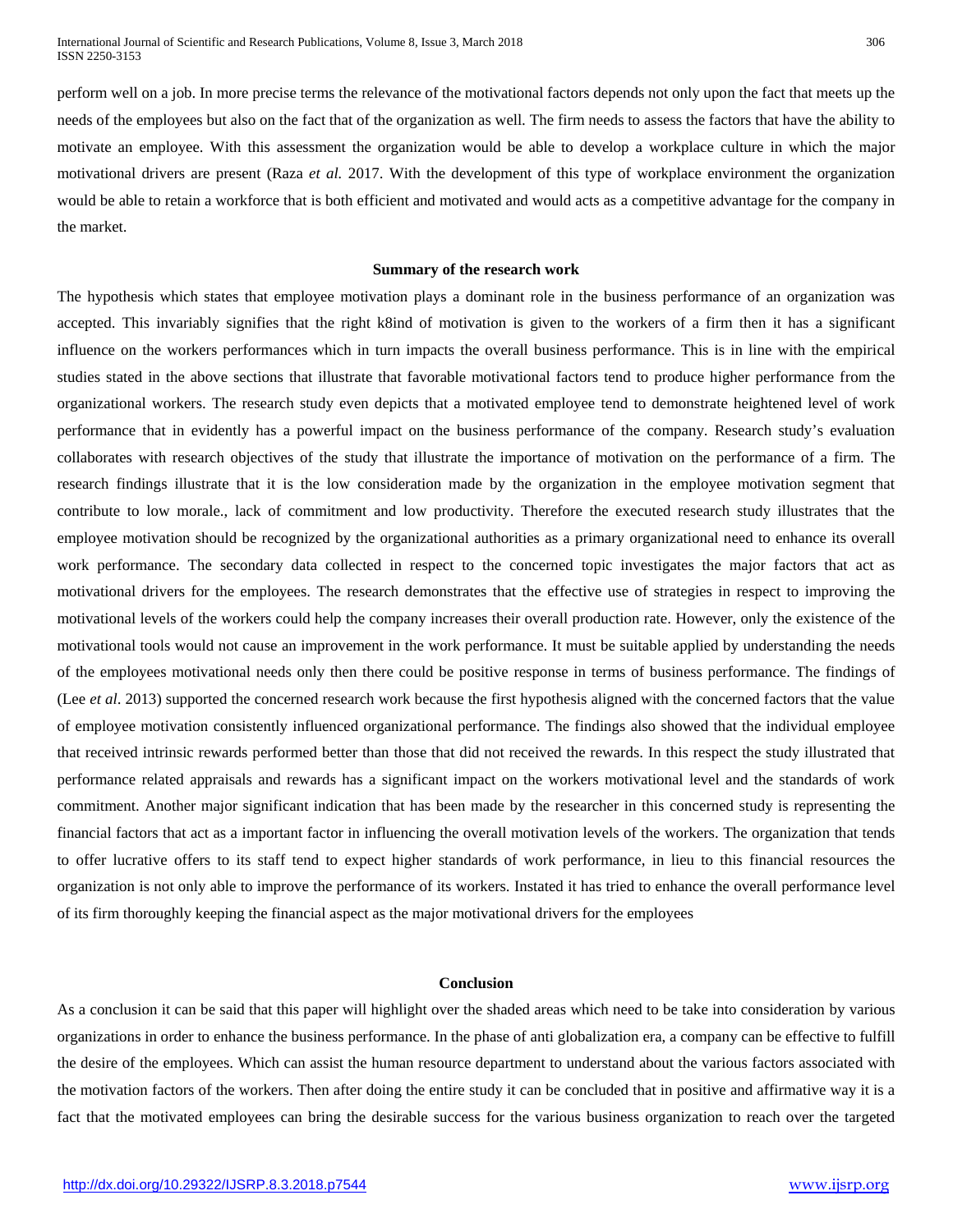International Journal of Scientific and Research Publications, Volume 8, Issue 3, March 2018 307 ISSN 2250-3153

milestone in effortless manner. The importance of this paper can be understood when it can be a useful materials for the future researcher and for the academician as well. Moreover various business organizations can use this paper for strengthening their collaboration with employees.

# **Appendix**

# **Survey Questions**

## **Name:**

# **Occupation:**

*1.How long you have been working in your present organization?*

| 6 months<br>$\overline{\phantom{a}}$ | year | years<br>∼ | 5 years<br>-45<br>~ |
|--------------------------------------|------|------------|---------------------|
|--------------------------------------|------|------------|---------------------|

*2. Are you happy to deliver your effort in your workplace?*

*3. If your employer is in crisis situation, will you take the initiative to help them out, before asked by them?*

*4. Your like to be absent frequently for your work?*

*5. You would like to help your colleagues by professional assistance?*

*6. Do you agree that corporate governance system oppressive for the employees?*

| Agree | <b>Strongly</b><br>agree | <b>Moderately</b> | Disagree |
|-------|--------------------------|-------------------|----------|
|-------|--------------------------|-------------------|----------|

# **Interview Questions**

**Name:**

**Company:**

**Designation:** 

- What are the approximate numbers of employees in this organization?
- *Maximum time duration an employee exists in this establishment?*
- What kind of process do you adopt to keep motivating your employees?
- Is the employee motivation works as a positive factor for your business performance?

# **Reference List:**

Alshmemri, M., Shahwan-Akl, L. and Maude, P., 2017. Herzberg's two-factor theory. *Life Science Journal*, *14*(5). Anderson, A., 2014. Maslow's Hierarchy of Needs. *The Prairie Light Review*, *36*(2), p.7. Cascio, W., 2018. *Managing human resources*. McGraw-Hill Education. Goleman, D., 2017. *Leadership That Gets Results (Harvard Business Review Classics)*. Harvard Business Press.